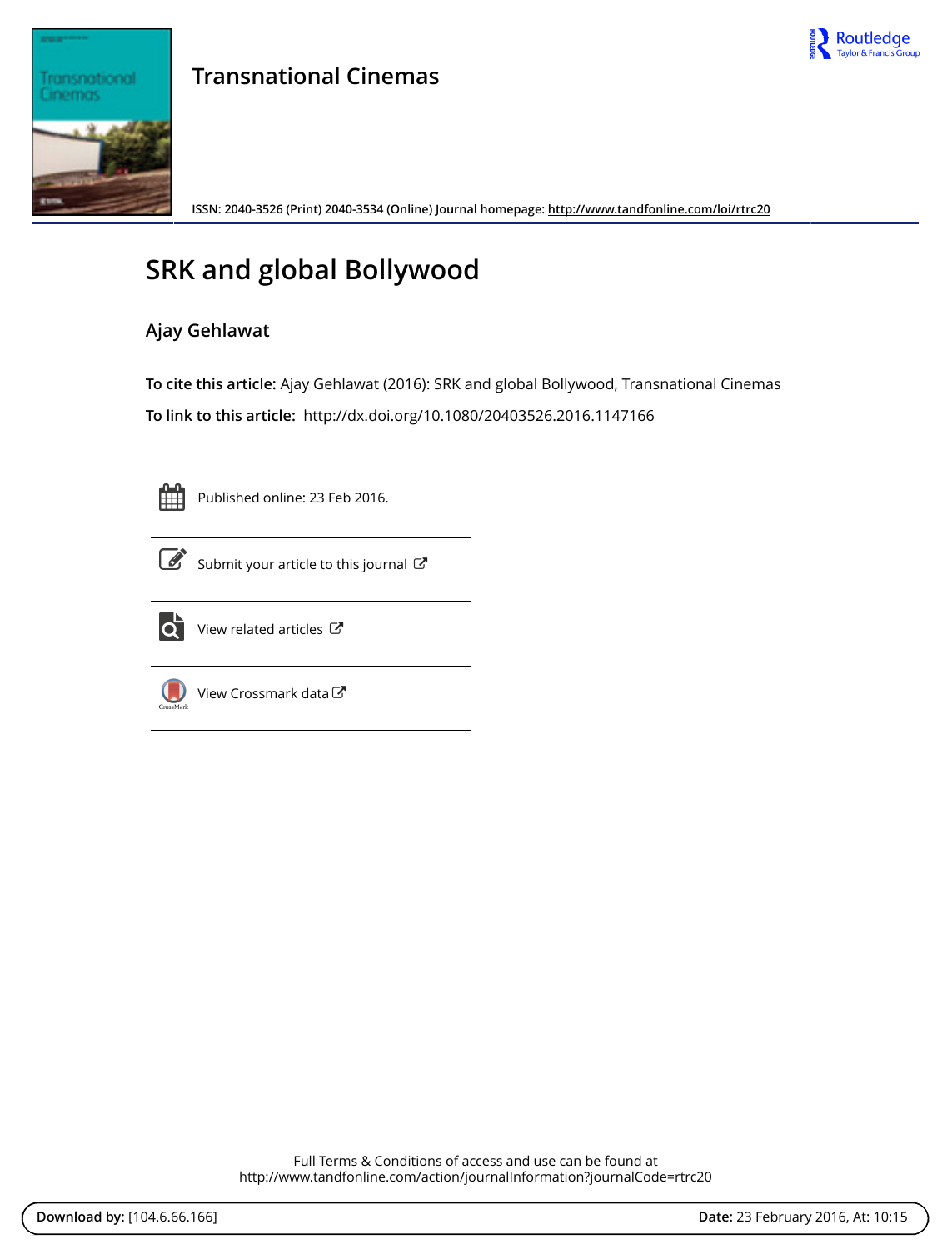

## BOOK REVIEW

SRK and global Bollywood, edited by Rajinder Dudrah, Elke Mader, and Bernhard Fuchs, New Delhi, Oxford University Press, 2015, 355 pp., \$25 (hardback), ISBN 978-0-199-46047-2

If you Google 'most popular actor in the world,' the name that invariably appears at or near the top of the list is neither Tom Cruise nor Brad Pitt but Shah Rukh Khan (SRK). The new edited collection, SRK and Global Bollywood, attempts to explore the 'global cultural phenomenon' of SRK and Bollywood cinema, in many ways equating the two, given 'the leading part that SRK has been playing in global Bollywood' (Dudrah et al., xii). This collection, comprised of an introduction by the editors and 14 essays, covers a wide range of themes related to both SRK and the cinema that has made him a superstar. Divided into two sections, the essays come from an equally broad range of scholars, including established critics of Hindi cinema and newcomers to the field.

In the first section, entitled 'Stardom and Globalized India', scholars, including Dudrah, Ashish Rajadhyaksha and Rachel Dwyer provide ways of 'unthinking' SRK (Dudrah, 3) as well as the ensuing discourses of stardom, global cinema and transnationalism. Though SRK has made over 80 films in his quarter-century career, this collection is essentially concerned with a dozen or so films made during the mid-1990s and 2000s, a period in which Indian cinema underwent significant changes associated with liberalization and globalization. Accordingly, a primary interest in the first section are those films in which SRK plays a non-resident Indian, such as the films of Karan Johar. However, several of the scholars in this first section also examine films set in India which are more concerned with 'SRK's stardom and how it is achieved and constructed' (Dudrah, 20), such as Billu (Priyadarshan, 2009) and RA. One (Anubhav Sinha, 2011). Indeed, a key theme throughout this collection is that of synergy and how SRK has effectively tapped into multiple media platforms as a way of promoting both himself and his films. In one of the more interesting contributions to this first section, Rachel Dwyer examines the diasporic films of SRK and how the star, despite playing characters who travel around the world, remains essentially 'marked as Indian rather than as diasporic' (50). In deciphering 'the meaning of SRK' in these films, Dwyer argues that SRK is simultaneously cosmopolitan – 'truly the global citizen'  $(63)$  – and maintains an 'uncompromising Indianness' (ibid).

Another key theme running throughout this book is that of the assemblage. While Jaspreet Gill, in her contribution, examines how SRK reinvents the Muslim hero on the global stage through My Name is Khan (Karan Johar, 2010), Amy Villarejo, in her chapter, entitled 'Intermedia, Assemblage, SRK,' considers the various components comprising the SRK figure in *Chak De! India* (Shimit Amin, 2007), including his star image and, building on Gill's chapter, his Muslim identity (146), which can absorb 'disparate, even contradictory, elements' (153) and which, in turn, reflect the 'complicated, contradictory mix … said to be global Bollywood' (154–55).